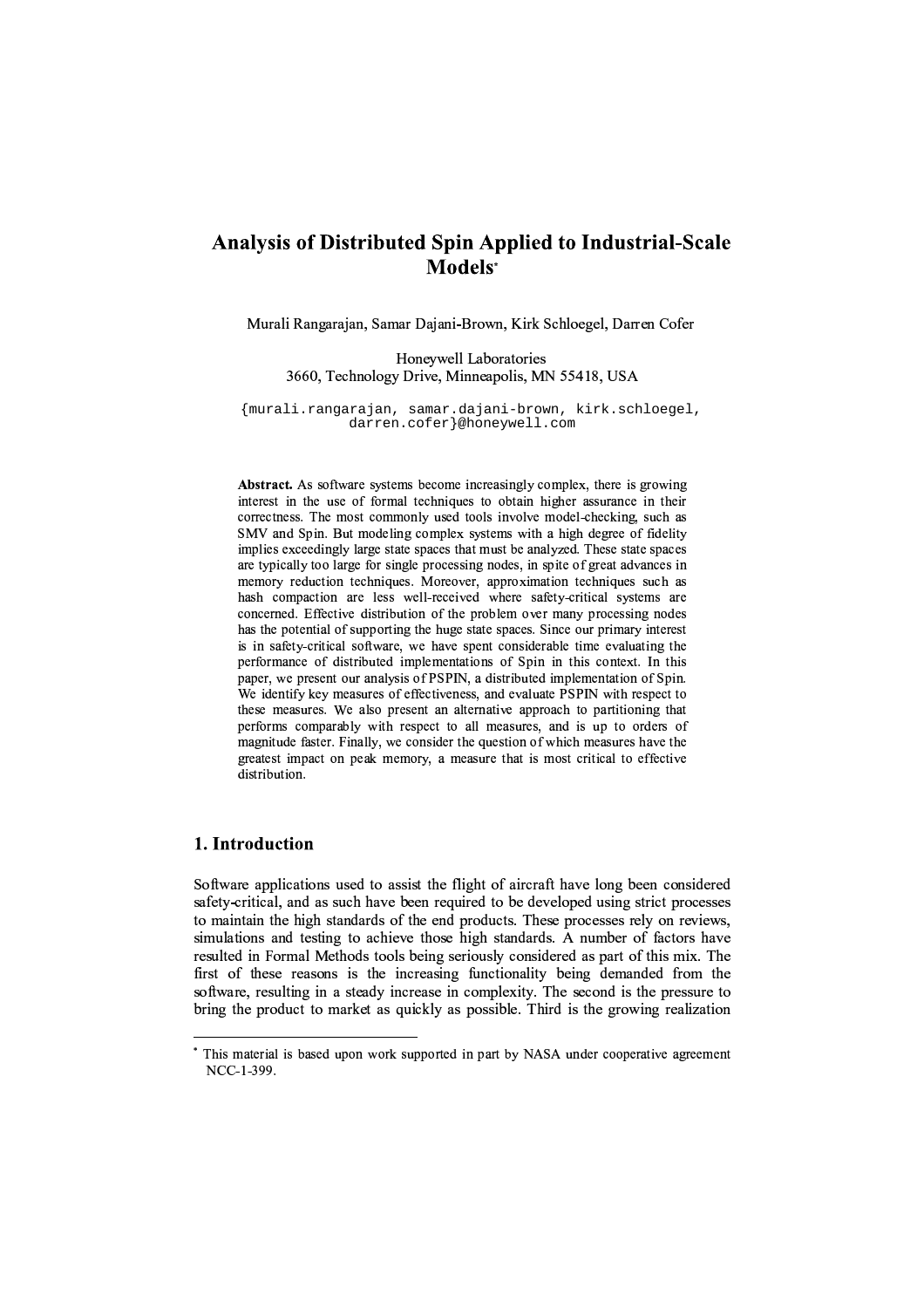that existing processes are inadequate. It is not possible to test some requirements explicitly (requirements such as all threads are guaranteed their budgets by the operating system). It is also not possible to identify and test all corner cases in complex systems – especially in systems that involve parallelism or distribution. Finally, there is growing data that early and effective use of formalisms in the development process reduces the chances of major rework late in the development process.

Among the formal analysis techniques available, we have found model checking, and in particular, Spin<sup>[7]</sup>, to be the most amenable to integration with safety-critical software development processes. As with other model-checking tools, Spin's verifier can automatically analyze models against requirements. In addition, we have found Spin's modeling language, PROMELA, to be easiest to translate to from the  $C++$ code being used in our studies. Finally, Spin has been used extensively and is highly trusted, and it can check for a wide range of properties.

We have successfully used Spin to analyze various embedded software in the past[4]. Our current work with the Deos™ real-time operating system[8] has pushed Spin to its limits. In particular, as features were added to the model, the memory requirements for full verification far exceeded the 4GB memory limit imposed by the 32-bit Spin implementation. This was in spite of using Spin's memory reduction techniques such as state-vector compression and partial order reduction, and also predicate abstractions.

One solution to deal with the memory problems is to look at distributing the problem over many processing nodes. In theory, parallelization should cut the computation time as well as the amount of memory per node. However, it is believed [12] that due to fine grained communication requirements, distributed model-Therefore, parallelization actually results in checking is inherently unscalable. significant performance slow down. Thus, distribution of Spin is most effective when the memory overhead of distribution is low, and the time overhead is not prohibitively large.

In this paper, we evaluate the performance of a distributed implementation of Spin, namely PSPIN[12]. This is particularly interesting as it is implemented as a wrapper around the traditional Spin, thereby reducing the probability of errors in the verification. In particular, we analyze the memory and time performance of this implementation. We identify measures of effectiveness for this category of distributed verifiers. We present an alternative scheme that partitions the state space according to the value of automatically selected elements of the state vector. We provide results that show that the new scheme performs comparably with respect to all these measures while over 25 times better with respect to verification time. Finally, we consider the issue of memory overhead for distribution and identify potential optimization measures that have the most effect on this.

This paper is organized as follows. In the next section, we provide an overview of the Deos real-time operating system, and discuss briefly our approach to modeling it. Next, we analyze the performance of PSPIN, and identify the key measures by which we can judge the effectiveness of distribution. Then, we present our approach to partitioning and compare it with PSPIN's partitioning schemes. We conclude the paper with related work and directions for further study.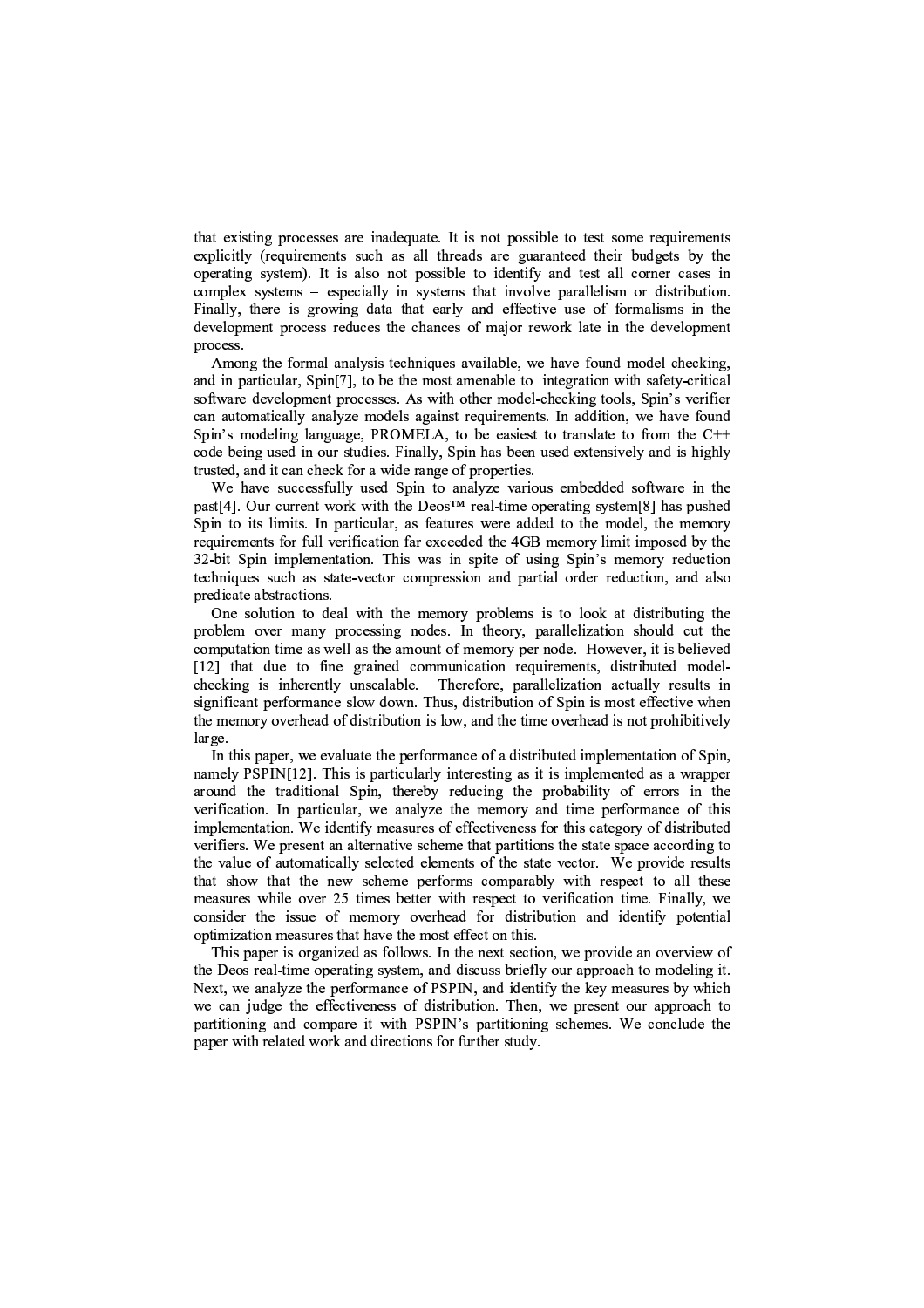## 2. The Deos RTOS and its modeling

The Deos real-time operating system was developed by Honeywell for use in the Primus Epic avionics suite for business, regional, and commuter jet aircraft. Deos hosts many safety-critical applications in these aircraft, including primary flight controls, autopilots, and displays.

Deos is a microkernel-based real-time operating system that supports flexible Integrated Modular Avionics applications by providing both space partitioning at the process level and time partitioning at the thread level. Space partitioning ensures that no process can modify the memory of another process without authorization, while time partitioning ensures that a thread's access to its CPU time budget cannot be impaired by the actions of any other thread. Deos supports many advanced features such as dynamic creation and deletion of processes and threads, reuse of unused thread budgets (also known as slack time), aperiodic interrupts, synchronization mechanisms such as mutexes, etc.

Deos is an interesting problem for this study for many reasons. First, analysis of source code is an unobtrusive way for formal analysis tools to gain acceptance within existing development processes. Second, Deos has a number of interesting properties that are well-suited for formal analysis. These include: (1) Time partitioning, which is a property that is practically impossible to test; and (2) Function pre-conditions, inserted in the code as comments that need to be checked at every invocation of the function. Finally, the Deos model has an atypical asymmetric model with one very large process and many smaller processes, which is a more challenging distribution problem.

One requirement for our approach was the ability to automatically generate verification models, since it was expected that engineers with minimal training in formal analysis techniques would be the users. Therefore, though our Deos model was constructed by hand, automated translation was a key consideration in creating the model. This resulted in a model with a direct mapping (almost line-to-line correspondence) to the source code, which had the added benefit of being easier to review by the developers.

The Deos model consists of three parts - the kernel, user threads and the environment. The kernel corresponds to the code translated from  $C++$ . It provides services to the user threads and interfaces with the hardware environment. It is the most complex part of the model. The user threads are very simple and just invoke various calls to the kernel and responds to messages (such as preemption) from the kernel. The environment provides the hardware services such as timers and interrupts. Though the environment is not as complex as the kernel, it is more difficult to model realistic hardware behavior in pure software. In our tests, we have found an eventbased simulation-like approach to be the most suitable for modeling the environment. The Deos model initially consisted of the basic rate-monotonic scheduling algorithm with support for multiple threads and periods. Various features were incrementally added to the base model, including slack time, asynchronous interrupts, mutexes and overhead accounting.

The model incorporates a number of memory optimizations. These optimizations fall into two categories – those that reduce the size of the state vector, and those that reduce the number of distinct states seen by the verifier. State vector size is reduced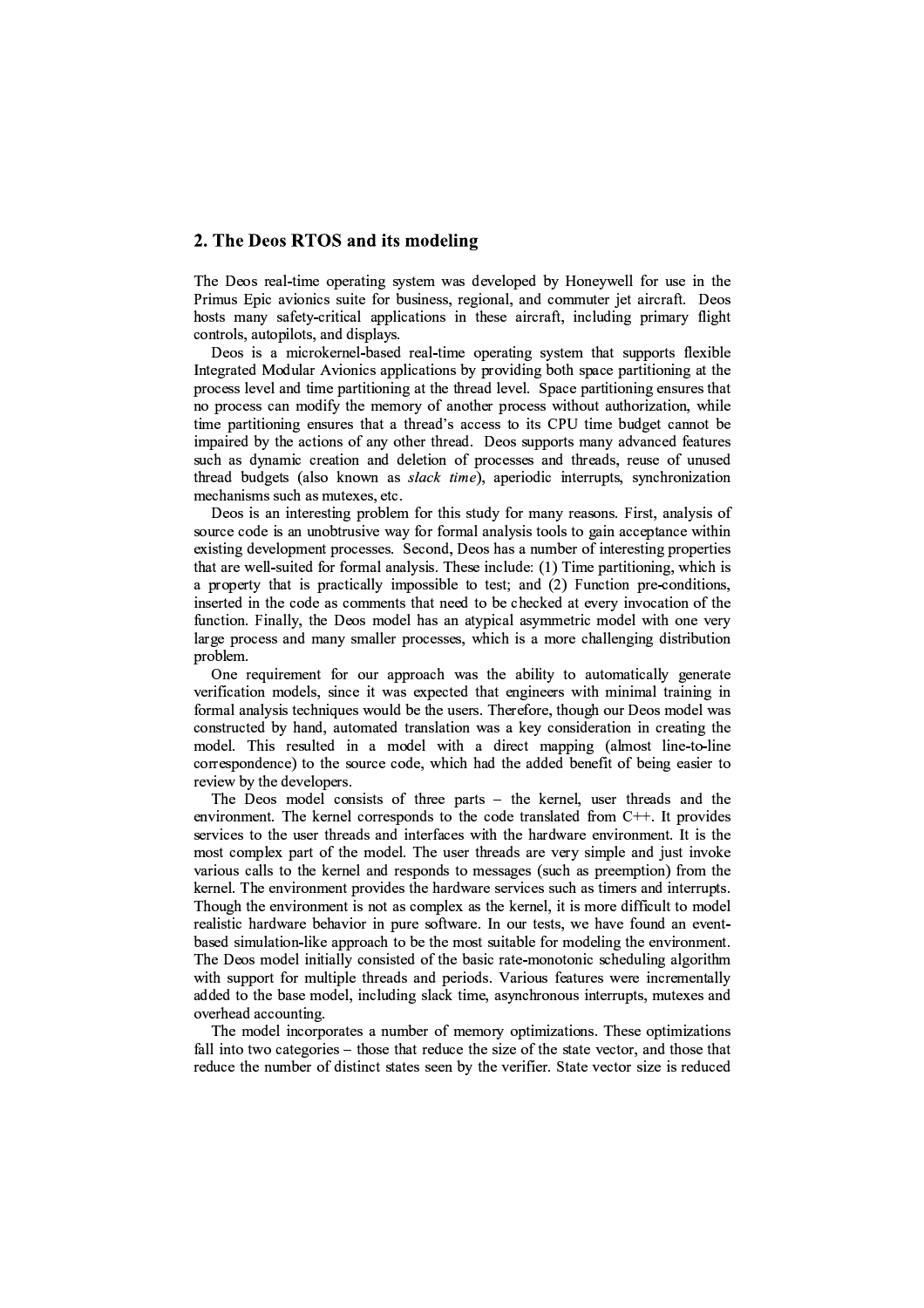by replacing all integers with bytes, reusing temporary variables, and by judicious use of hidden variables. The size of the state space is reduced by the use of predicate abstractions where possible, and judicious use of configurations (number of threads, their budgets, whether the threads are slack-enabled, etc.).

Our initial models could be exhaustively verified by Spin in 335 MB of memory. But by the time slack and interrupt threads were added, the state space became too large to be exhaustively verified in 4GB of memory. Though we continued to use Spin's approximation techniques such as bit-state hashing as debugging aids, these techniques are a harder sell for incorporation in the development processes of safetycritical systems. This led to our interest in other tools that can handle these large state spaces, and in particular, PSPIN.

## 3. PSPIN overview

PSPIN is a wrapper around Spin that distributes the memory used for verification over many processing nodes (typically workstations in a network). The overall state space is partitioned into as many state sub-domains as the number of network nodes. Each node is assigned a different state sub-domain, and holds only the states that belong to that subset of the state space. During the verification run, each node computes the successors of the states it holds, and if it finds any successors belonging to other state sub-domains, it sends them to the nodes that are in charge of processing them. Since this is implemented as a wrapper around Spin, it is compatible with some of Spin's memory reduction techniques such as state compression. Its compatibility with partial order reduction is discussed later in this paper.

There are a number of challenges associated with partitioning vast and unknown state spaces:

- 1. It is not efficient to construct a structural model of the entire state space. Therefore, all schemes must utilize a predictive approach. The use of such an approach can impact guarantees of optimality that may characterize particular partitioning schemes. (Although it is still possible to provide guarantees of optimality for a sample of the state space.) Furthermore, it is often not possible to guarantee communications and load balance bounds for predictive schemes.
- 2. Since the partitioning function is called frequently (every time a child state is examined), processing nodes should be able to compute the owner node of a particular state quickly using purely local information. At the very least, the partitioning scheme must require non-local information infrequently.
- 3. As the state space is larger than the available memory of a single processing node, it is not feasible for each processing node to maintain an array that maps every state to its assigned node. (We refer to such an array as a *partition array*.) Instead, it is necessary to encode and decode the partitioning using some technique whose memory requirement is much less than the size of the state space and that is relatively fast. It is typically the case that not every possible partition array is representable by a particular encoding technique. Therefore, the reachable partitioning space is effectively reduced by such methods. This effect impacts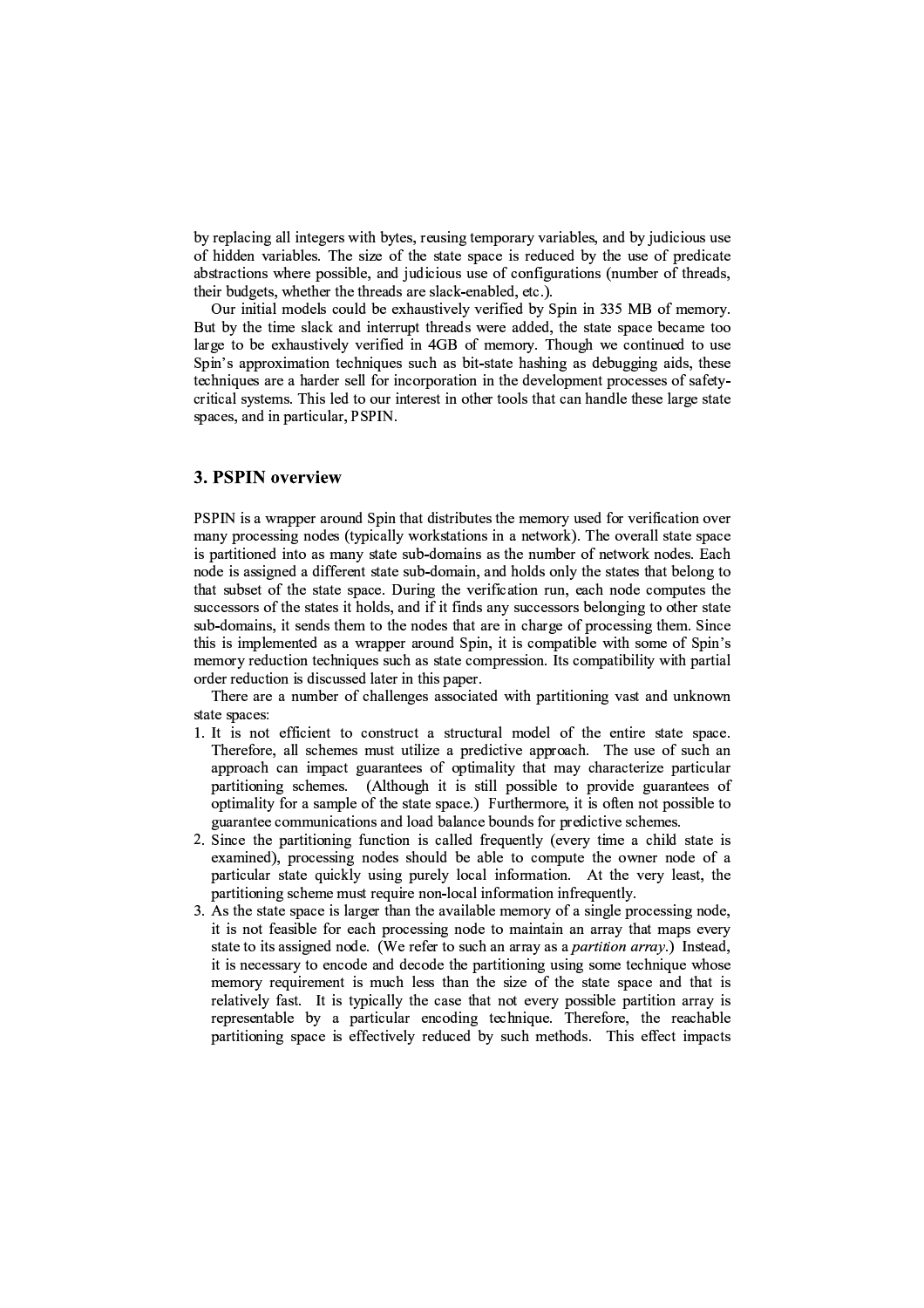optimality, as optimal partitionings may not reside within the reachable solution space.

PSPIN implements three partitioning functions: Global Hash (GHP), Local Hash (LHP), and a graph partitioning-based method that we refer to as Source Code Partitioning (SCP). These address the above challenges in various ways. The Global Hash partitioning function maps states to processing nodes using a computation that involves the whole state vector. For example, the computation could be as simple as adding the values of all the variables in the state vector and computing its modulo with the number of processing nodes. Figure 1 illustrates this scheme as well as the Local Hash scheme. Here, a state vector  $v$  of size  $m$  is divided into  $n$  sub-vectors, one for each process in the model. Figure 1 shows the resulting processing node computation for this state vector using the Global Hash scheme. (Note that the computation is incomplete, as some of the state vector is not shown.) Global Hash requires only local information (i.e., the state vector). It can be shown to balance the load with high probability given a few reasonable assumptions about the distribution of the values of the state vector. However, this partitioning approach displays little or no locality with respect to how the states will be partitioned. That is, the probability that any two states that are adjacent in the state space will be mapped to the same processing node approaches zero as the number of nodes approaches infinity.



Fig. 1. Illustration of Global Hash and Local Hash partitioning schemes

Local Hash performs a similar computation to Global Hash, but utilizes only the values of a portion of the state vector belonging to a single Spin process,  $p$ . Figure 1 shows the resulting processing node computations for the state vector  $\nu$  when p is set to 1, 2, and  $n$ . Local Hash requires only local information. It increases locality compared to Global Hash, as any two adjacent states are guaranteed to be mapped to the same processing node if PSPIN is not currently executing the selected process  $p$ . So given a model consisting of processes of roughly equal sizes, the probability that any two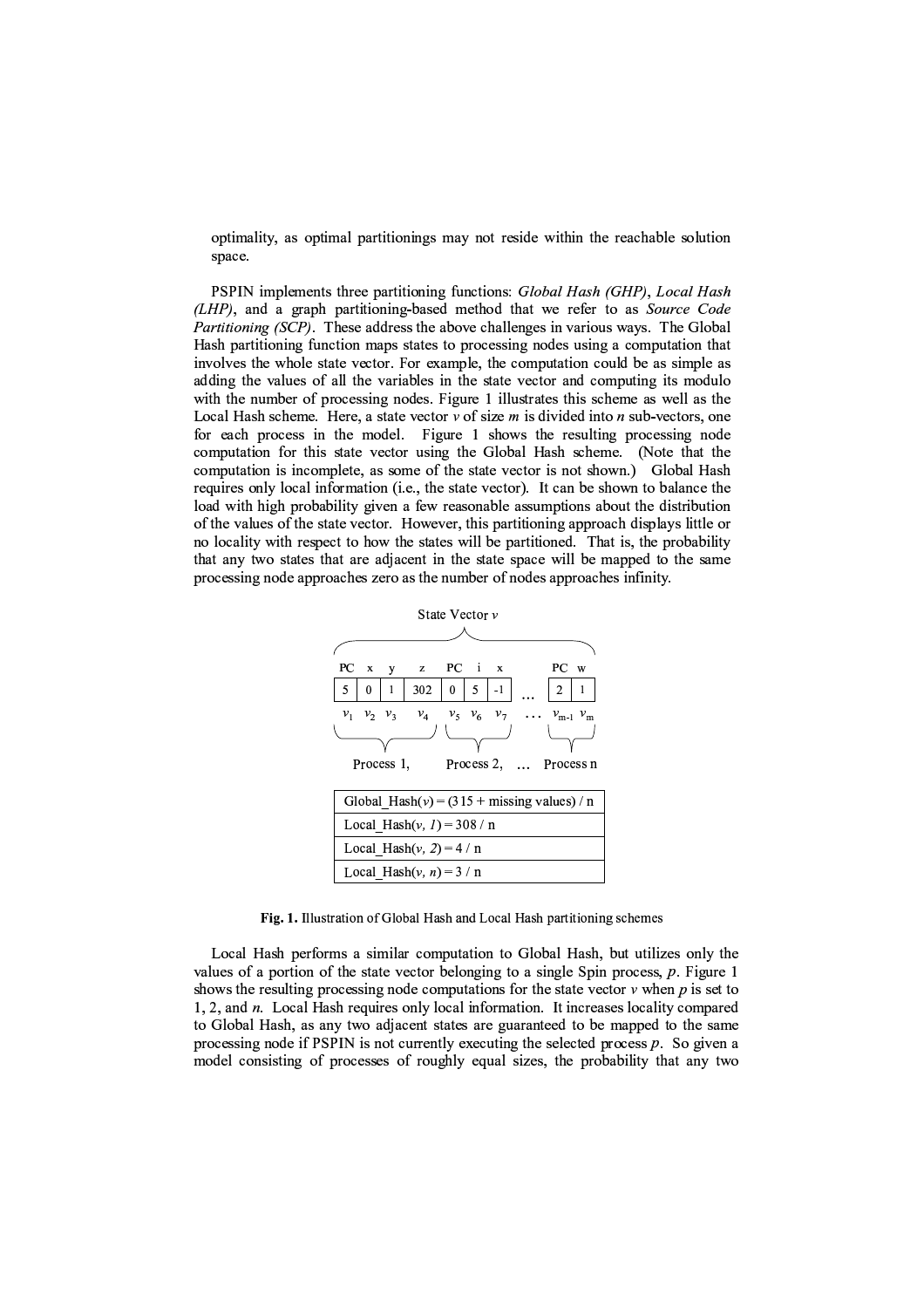adjacent states will be mapped to the same processing node approaches one as the number processes approaches infinity. However, as the portion of the state vector that is associated with process  $p$  is small compared to the entire state vector, the modulus scheme is less likely to result in good load balance. Furthermore, as the number of processes increases, the Local Hash scheme will tend to obtain worse load balancing results than the Global Hash scheme.

The third partitioning scheme available in PSPIN, Source Code Partitioning, is based on graph partitioning. In this scheme, the graph representing the source code for a selected process  $p$  is partitioned (and not a graph modeling the state space or a sample of the state space). Figures 2 and 3 illustrate this approach. Figure 2 shows a Promela model consisting of two processes, *init* and P1.



Fig. 2. Sample code to illustrate Source Code Partitioning

Assume that the selected process is P1. (Note that using the init process would result in a partitioning with extremely poor load balance.) Figure 3(a) illustrates the source code graph for P1. This graph is constructed by PSPIN and models the possible control flows for the model. The circled numbers next to each vertex refer to the relevant line of source code from Figure 2. PSPIN can optionally weight the vertices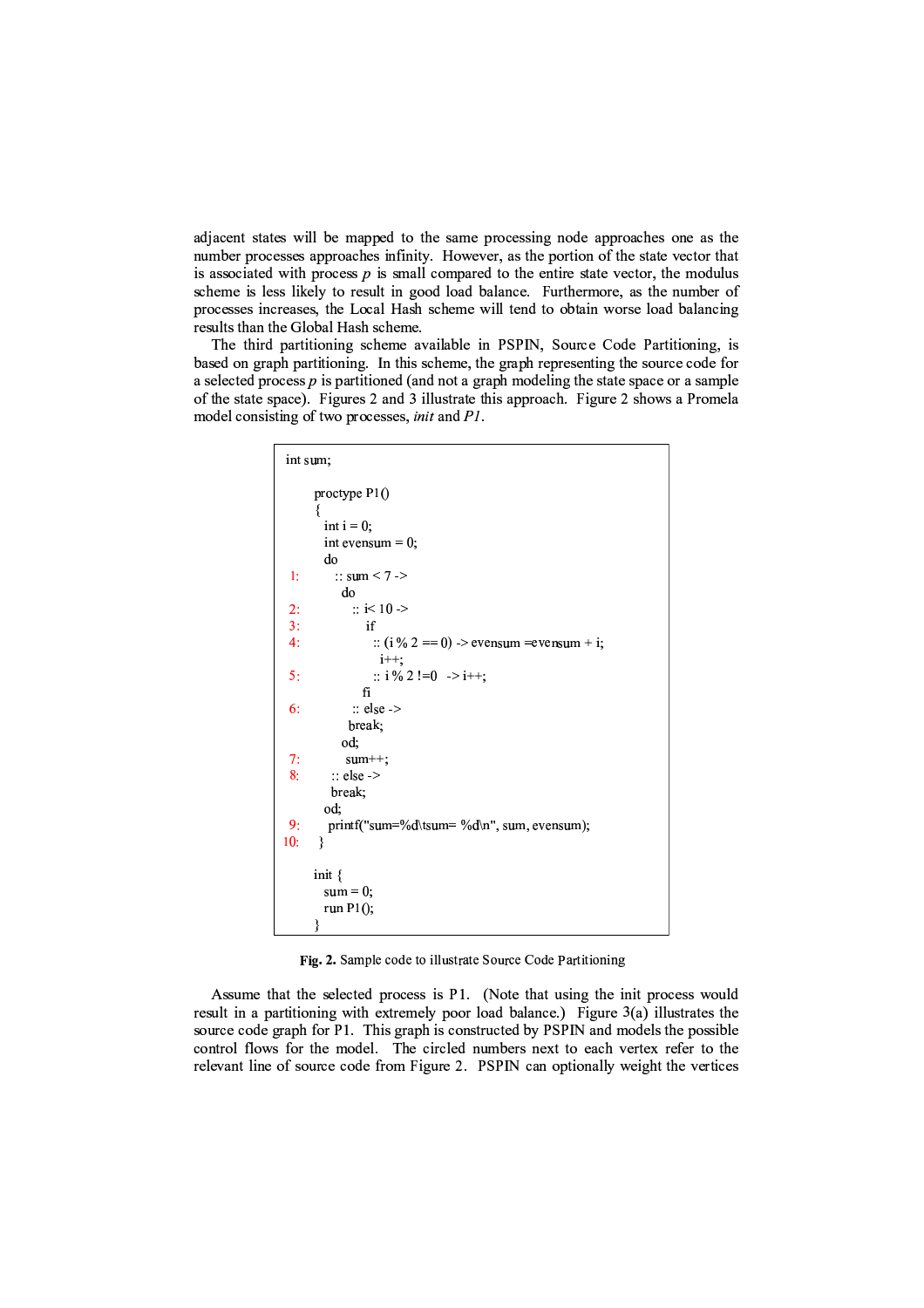and edges of this graph. It does so by performing a prerun of Spin. Each time a forward transition is taken, the weight of the associated edge on the graph is incremented. Similarly for vertices, each time a line of source code is executed by Spin, the weight of the corresponding vertex is incremented. Figure  $3(a)$  includes edge weights, but for the sake of clarity, vertex weights are not shown. A simple method for computing the vertex weights is to add up the weights of all outgoing or incoming arcs.

Figure 3(b) shows the abstract graph that is passed to the Metis Graph Partitioning Package [10]. Metis partitions this graph into a number of sub-domains equal to the number of processing nodes. (In this example, we have three processing nodes.) Metis returns a partition array similar to the one shown in Figure 3(b). This partition array is compiled into a lookup table for the PSPIN partition function. The input to this partition function is the value of the program counter (PC) element from the state vector for the selected process  $(P1)$ . In Figure 3(b), when the value of the PC is 6, 7, 9, or 10, the state maps to node 0. When the value is 1, 2, or 8, the state maps to node 1. PC values of 3, 4, and 5 map to node 2.



Fig. 3. (a) Source code graph for p1, and (b) the abstract graph that is passed to Metis

The key idea behind Source Code partitioning is that the structure of the state space can be predicted given the flow control structure of one of the processes. By partitioning the source code graph to minimize the total weight of the control flow edges that are cut by the partitioning (as Metis does), the resulting partitioning should demonstrate good locality. Furthermore, by applying vertex weights that correspond to the relative frequency that source code lines are executed, the state space can be load balanced. That is, source code lines that are likely to be executed frequently (for instance, the code within a nested loop), will be likely to result in proportionally more states in the state space than less frequently executed code. So taking this information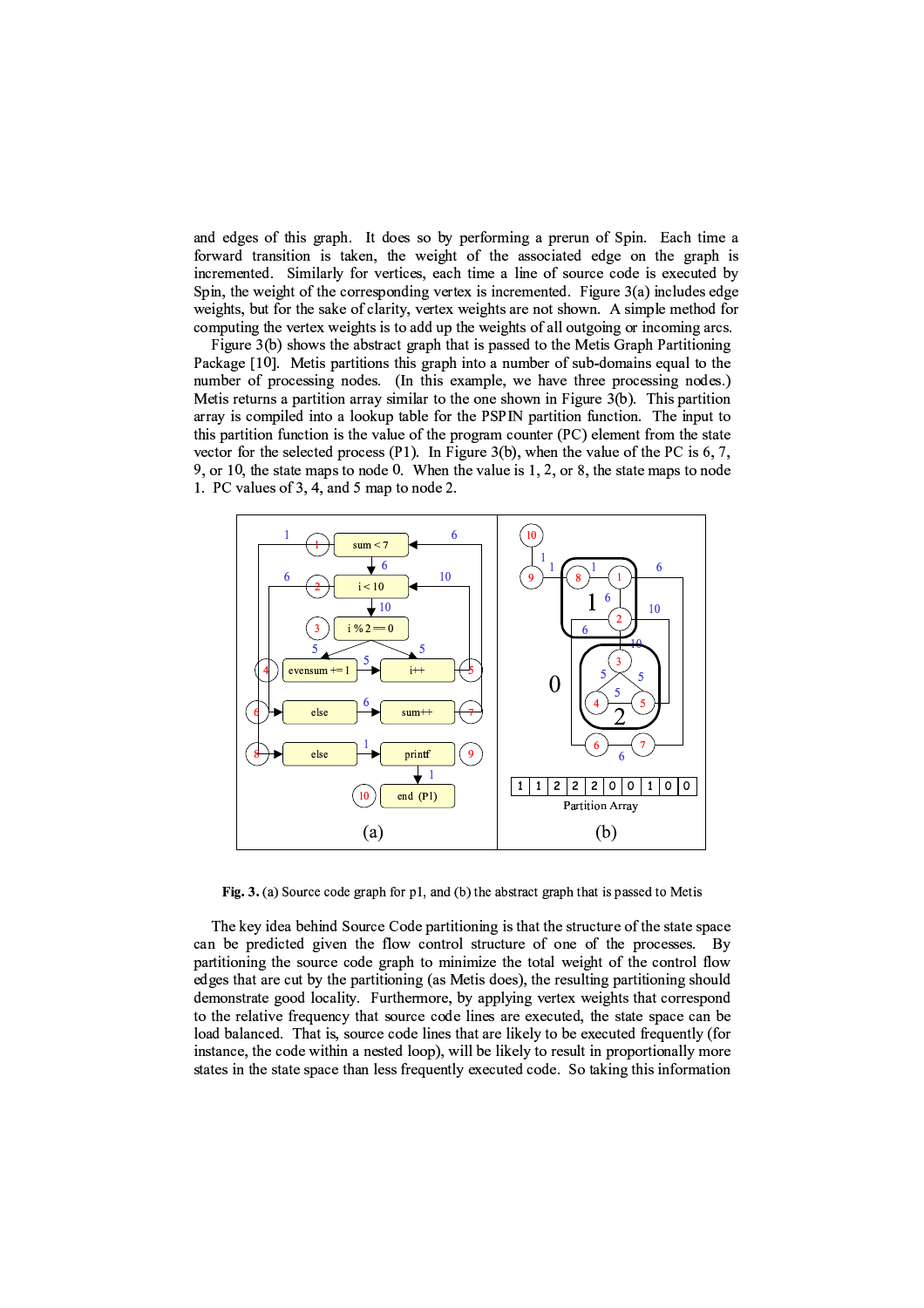into account when partitioning the source-code graph can result in good load balance for PSPIN. Finally, the mapping of a state to its owner node can be computed using purely local information if the Metis partition array is duplicated on every node. In this case, the value of the appropriate PC in the state vector is used as the index to this local copy of the partition array.

#### 3.1 PSPIN evaluation with small Deos model

The results from our initial evaluation of PSPIN's three partitioning schemes on a model of Deos over 2 and 4 processors is shown in Table 1. Note that GHP refers to Global Hash partitioning, LHP refers to Local Hash partitioning and SCP refers to Source Code partitioning schemes. Also note that the memory values are those reported by Spin at the end of the verification run, with the values in bold face being the aggregate sum from all the individual processing nodes. The time is the user time reported by the time command. Finally, all these results were obtained with partial order reduction disabled. The following points are evident from the results:

- 1. GHP results in even distribution of state space (memory) over all the processing nodes. But the verification time (run time) for GHP is much higher than the other two partitioning schemes, and also serial Spin. Moreover, the rate of increase in verification time with the increase in number of processing nodes is far too great for this approach to be practical. This is expected, as there is no locality in the partitioning scheme.
- 2. LHP on two nodes resulted in an approximately even distribution of states (memory) among the two nodes. The amount of memory used per node was less than half the memory used by serial Spin, and the run time was approximately the same as serial Spin. However, with 4 nodes, the results were more like running the test on two nodes, with one node not processing any states, and another node seeing very few states. Most of the work was done by two nodes.
- 3. SCP over two nodes provided results that were comparable to those using local hash partitioning. But, over four nodes, two of the nodes did not perform any work.

It is to be noted that the above results were obtained with partial order reduction (POR) turned off. This is significant, as we found in our tests that turning POR on results in inconsistent performance of distributed verification. With POR turned on, the sum total of states seen by all the nodes is typically larger than that seen by serial Spin. Traditional wisdom [12] has been that this is due to the fact that POR is less effective when distributed over many nodes. But when we compared the states seen by the distributed PSPIN with those seen by serial Spin, we found that while the distributed version saw some additional states, it also missed some states seen by serial Spin. This is a big problem, as it now becomes more difficult to validate the correctness of the distributed implementation. We are studying this issue further. For the purposes of this paper, all the results henceforth are with POR turned off.

It is clear that both local hash and source code partitioning have better time and memory performance as compared to global hash partitioning. But both techniques were not making effective uses of all available nodes. Repeated tests with increasing prerun times for source code partitioning did not result in better use of all available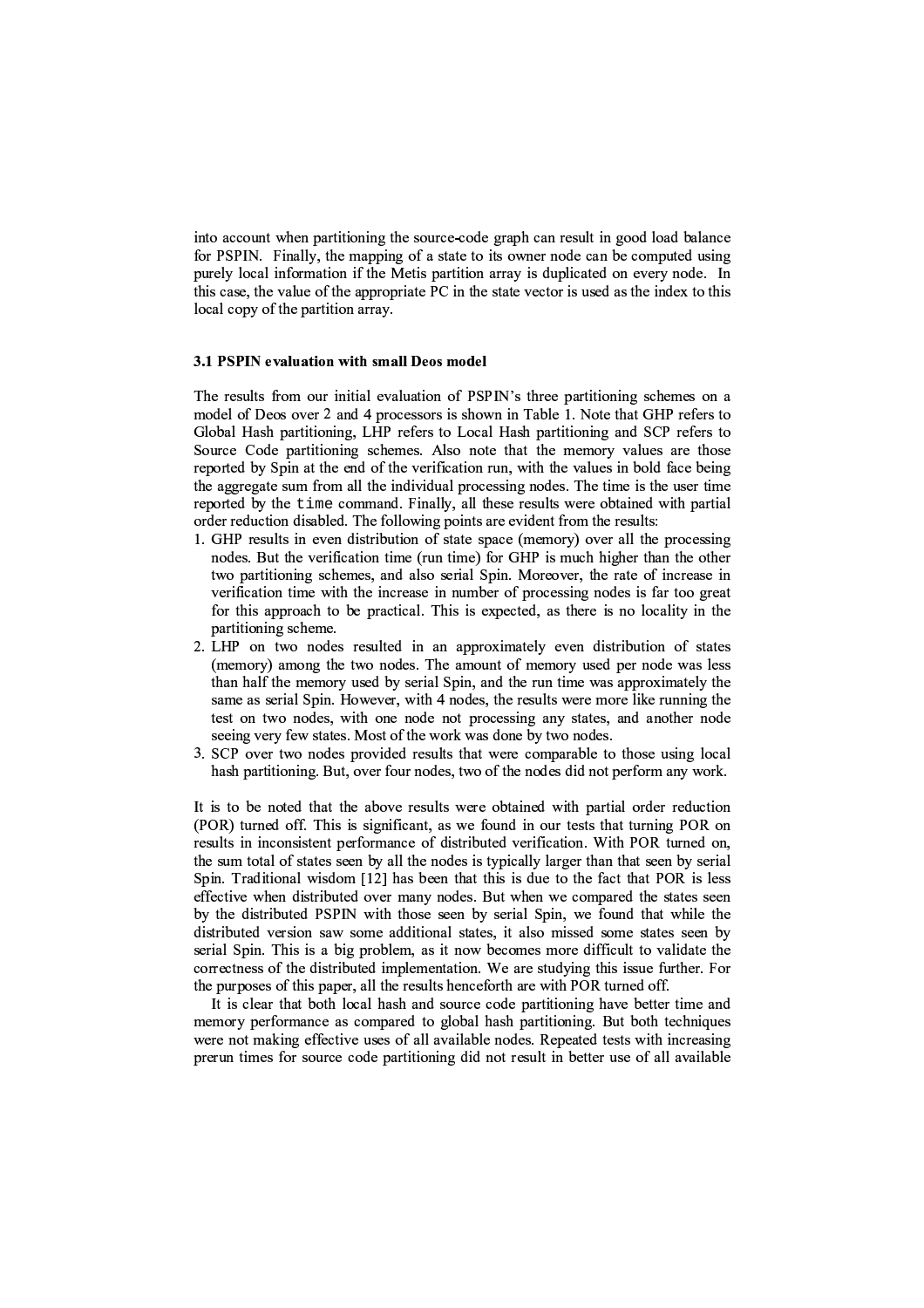|                | <b>Partition</b> | Memory  | <b>Messages</b> | <b>States</b>  | Computation  |
|----------------|------------------|---------|-----------------|----------------|--------------|
|                | <b>Function</b>  |         | <b>Sent</b>     | <b>Stored</b>  | <b>Time</b>  |
| <b>Serial</b>  | none             | 24.077  |                 | 477722         | 17 seconds   |
| 2 Nodes        | <b>SCP</b>       | 20.703  | 17824           | 476577         | 13 seconds   |
| Node 1         |                  | 10.607  | 13468           | 201431         |              |
| Node 2         |                  | 10.095  | 4356            | 275146         |              |
| 4 Nodes        | <b>SCP</b>       | 25.738  | 17824           | 476577         | 10 seconds   |
| Node 1         |                  | 10.607  | 13468           | 201431         |              |
| Node 2         |                  | 2.518   | $\bf{0}$        | $\bf{0}$       |              |
| Node 3         |                  | 2.518   | $\mathbf{0}$    | $\overline{0}$ |              |
| Node 4         |                  | 10.095  | 4356            | 275146         |              |
| 2 Nodes        | <b>LHP</b>       | 20.703  | 17824           | 476577         | 14 seconds   |
| Node 1         |                  | 10.607  | 13468           | 201431         |              |
| Node 2         |                  | 10.095  | 4356            | 275146         |              |
| <b>4 Nodes</b> | <b>LHP</b>       | 26.659  | 88368           | 476577         | 12 seconds   |
| Node 1         |                  | 10.607  | 13468           | 201431         |              |
| Node 2         |                  | 7.638   | 4356            | 169646         |              |
| Node 3         |                  | 2.518   | $\mathbf{0}$    | $\bf{0}$       |              |
| Node 4         |                  | 5.897   | 70544           | 105500         |              |
| 2 Nodes        | <b>GHP</b>       | 48.864  | 3125460         | 1467660        | 251 seconds  |
| Node 1         |                  | 24 4 32 | 1562940         | 733953         |              |
| Node 2         |                  | 24.432  | 1562520         | 733712         |              |
| 4 Nodes        | <b>GHP</b>       | 66.495  | 5139780         | 1665980        | 2835 seconds |
| Node 1         |                  | 16.649  | 1283630         | 416332         |              |
| Node 2         |                  | 16.547  | 1283730         | 416197         |              |
| Node 3         |                  | 16.649  | 1287480         | 417253         |              |
| Node 4         |                  | 16.649  | 1284940         | 416202         |              |

nodes. Further study indicated that the problem was with the choice of Spin process used by the partitioning algorithm, which must be specified by the user.

Table 1. Comparitive performance of PSPIN's partitioing schemes

Our Promela model consists of one large process (corresponding to the Deos kernel) and a number of smaller processes. However, the default value for selecting the process whose source code graph is partitioned (variable NPROC in files table.t and ppan.c) corresponded to one of the smaller processes. We set the process selection variable (NPROC in SCP, HASHPROC in LHP) to correspond to the large Deos process (the Deos kernel) and the results were much better (as reflected in results shown later in this paper), with all the processors being well utilized.

## 3.2 PSPIN evaluation with large Deos model

We next analyzed larger models, albeit models that could be verified using serial Spin within 4GB of memory, using PSPIN. We found that some of these runs did not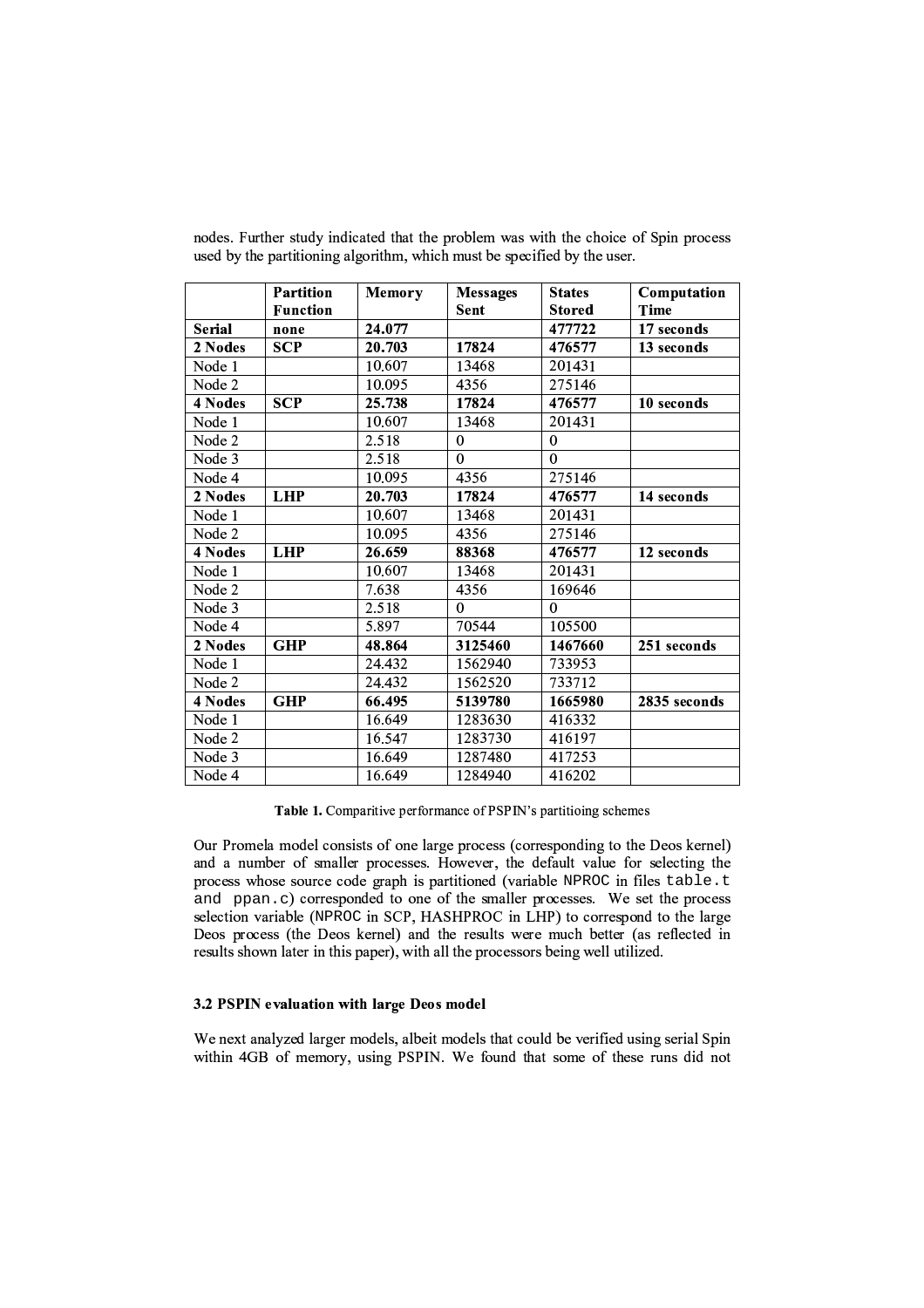complete, and had to be killed, for no apparent reason. Detailed analysis of reasons for PSPIN's behavior pointed to issues of memory usage. PSPIN code was then modified to incorporate counters that kept track of memory allocation and deallocation within the Spin and PSPIN parts of the code. In addition, the new code also kept track of the corresponding maximum values (peak memory) reached by the memory counters for both Spin and PSPIN during the verification runs. Experiments with this updated implementation indicated that actual memory usage, at some point in the verification run, far exceeded the amounts being reported by Spin, thus explaining why PSPIN failed on some large Deos models.

The results from one such experiment are presented in Table 2. Verification using serial Spin of the model used in this experiment consumed 1100.946 MB of memory. This experiment was performed on a four processor (P0, P1, P2, and P3) shared memory LINUX computer with 16GB of total physical memory. The total amount of memory used by all four processors to distribute the memory requirements of SPIN was 1414 Mbytes. The amounts of memory consumed by each processor as reported by PSPIN are listed in the column labeled Total Memory Reported, rows one through four. Note that the values in this column match the values of peak memory consumed by a processor for the SPIN verification (column Peak Memory SPIN). So we can conclude that the reported memory usage only consists of SPIN-allocated memory (and not PSPIN-allocated memory). The column labeled Peak Memory PSPIN is the peak memory consumed by a processor as a result of overhead from PSPIN memory allocations. It does not include SPIN memory.

| Proc-          | <b>Total Memory</b> | Peak Memory | Peak Memory | <b>Script Results</b> |
|----------------|---------------------|-------------|-------------|-----------------------|
| essors         | Reported (MB)       | Spin (MB)   | PSPIN (MB)  | from Top              |
| P <sub>0</sub> | 302.19              | 302.19      | 50.44       | $\sim$ 328 MB         |
| P <sub>1</sub> | 322.37              | 322.37      | 1,883.87    | $\sim$ 3 GB           |
| P <sub>2</sub> | 407.15              | 407.15      | 115.48      | $\sim$ 464 MB         |
| P <sub>3</sub> | 382.99              | 382.99      | 49.28       | $\sim$ 400 MB         |

Table 2. PSPIN on four processors, with detailed tracking of memory usage.

Table 2 shows that one processor  $(P1)$  requires approximately 30% more memory than serial SPIN. To confirm this observation, we wrote a simple UNIX shell scripts that recorded results from the UNIX system command "top" every 5 seconds while the above experiment was conducted. The results from the shell script, described in column 5, shows that processor one  $(P1)$  requires the largest amount of memory by far. The unreported PSPIN memory usage is due to communication buffers and explains why at times PSPIN does not complete on large DEOS models.

The notion of peak memory is a critical measure of effectiveness of any distributed verification scheme. If the actual memory consumed during a verification run is more than the available physical memory, it does not matter if the final consumption would be less than the physical memory, as verification would definitely fail. Our analyses show that the predominant component of this memory used by PSPIN is communication overhead.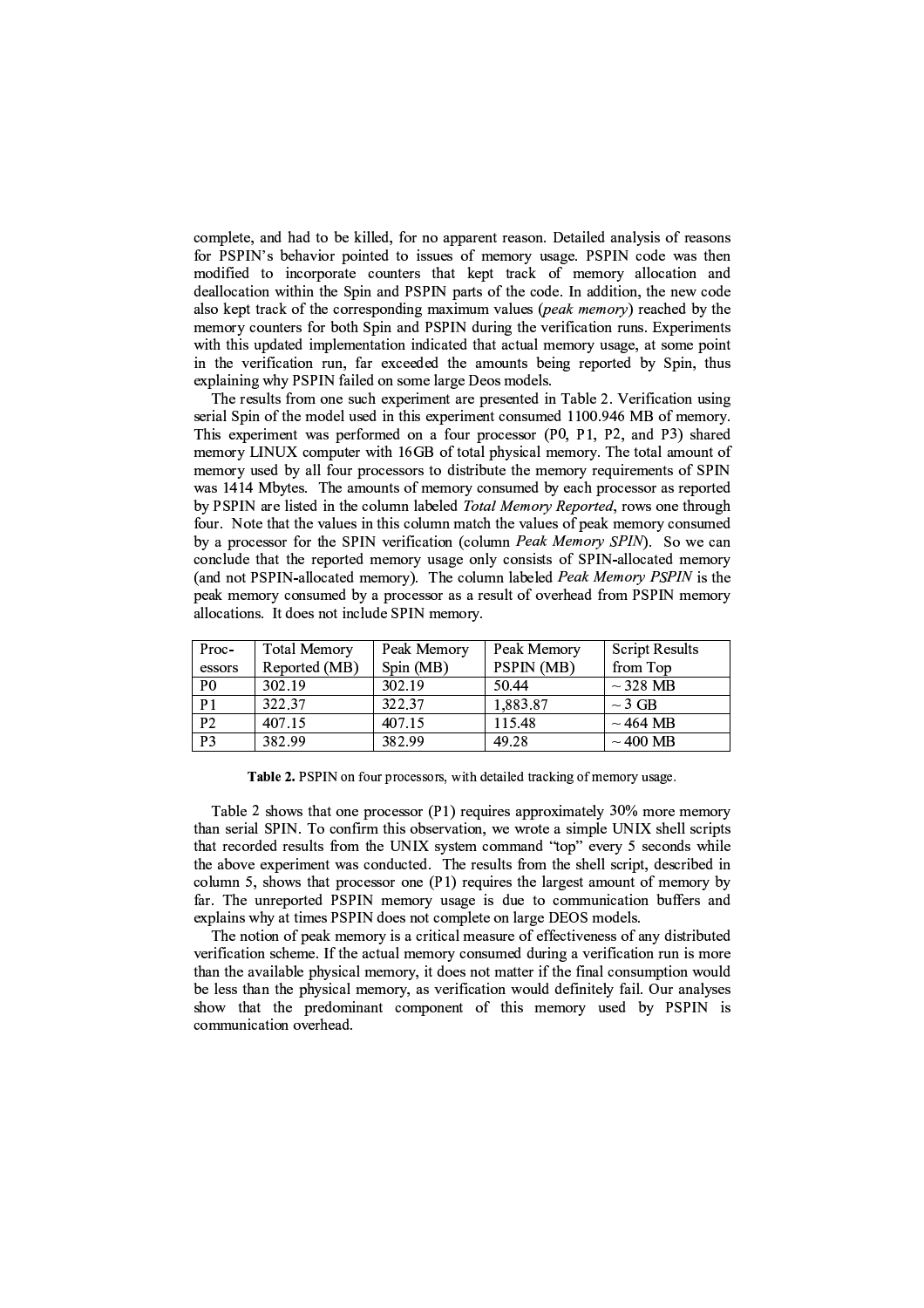## 4. State space partitioning

The Source Code Partitioning scheme tries to elicit the structure of the state space given the structure of the flow control graph as well as by weighting this graph by traversing a sample of the state space. A related approach is to elicit the structure of the state space by examining a sample of this space and constructing a graph, not of the flow control, but of the state space directly. That is, during a prerun, a graph can be constructed that represents states as vertices and the transitions between states as the edges of a graph. Then this graph can be partitioned directly by an off-the-shelf graph-partitioning package.

## 4.1 Weighting vertices

Weights can be applied to vertices by a number of methods. Typically a single weight is assigned to each vertex. However, a single weight does not allow you to model both the memory and computation associated with a single state. You can only model one or the other. It is possible to model both memory and computation if each vertex is given two weights. That is, each vertex of the graph is assigned a weight vector of size two. The first element of this vector represents the memory requirement of the state and the second represents the work requirement of the state. Every vertex that corresponds to an examined state is given a weight vector of  $(1, 0)$ that indicates the state requires one unit of memory to store, but no further work is associated with this state. Every vertex that corresponds to an open state is given a weight vector of  $(1, 1)$  that indicates it has both memory and work requirements. A multi-constraint graph partitioner [11] can be used to partition such a graph. (Note that the Metis package also implements a number of multi-constraint graph partitioning algorithms.)

### 4.2 Generalized state vector element partitioning

The Source Code Partitioning scheme essentially partitions the state space based upon the PC for a selected process  $p$ . We can automate this approach to some extent by computing a partitioning for each Spin process, and then automatically selecting the best partitioning to use. Hence, the user does not need to select a process manually. Indeed, in our experiments, we have found that it is often the case that certain processes can result in extremely bad partitionings.

We can further extend and generalize this scheme by allowing the state space to be partitioned based upon any element of the state vector -- and not just the various PCs. A simple algorithm is to compute a partitioning for every element of the state vector and to select the state vector element and partition array of the best partitioning seen. We have implemented an algorithm that does so and refer to it as State Vector Element Partitioning (SVEP).

The SVEP algorithm requires a prerun, during which the graph that models the state space is constructed. At this time, it is necessary to record not only the connectivity among the states in the state space, but also the state vector for each state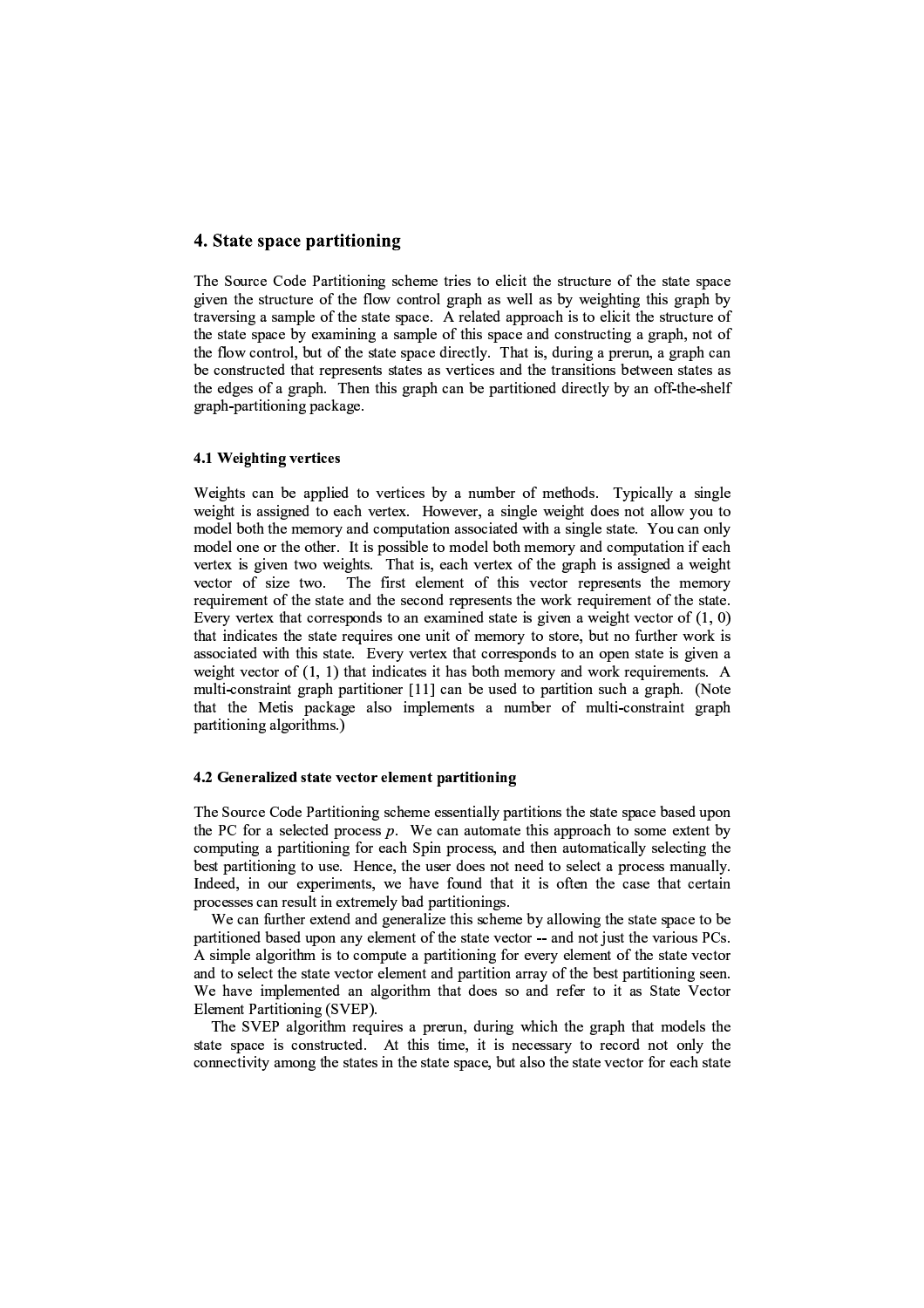visited. The prerun terminates after a pre-selected depth is reached. After the augmented state-space graph is constructed, SVEP applies the following algorithm in a recursive bisection manner [2] to result in a  $k$ -way partitioning.

For each element of the state vector:

- 1. The range of values  $r$  that has been seen for the element is determined.
- 2. If the r is less than or equal to a specified threshold  $t$ , then the graph is collapsed into r vertices. If r is greater than t, then the values are grouped together into t evenly sized sets, and the graph is collapsed into *t* vertices.
- 3. The graph is collapsed by creating a single *super vertex* for each distinct value (or set of values in the case in which  $r$  is greater than  $t$ ) seen. The weight of each super vertex is equal to the sum of the weights of its component vertices.
- 4. For each edge  $e$  in the initial (i.e., uncollapsed) graph that connects two vertices that are mapped to different super vertices, either (i) a *super edge* is added to the collapsed graph, or (ii) if a super edge already exists between the two super vertices, then the weight of  $e$  is added to the weight of the super edge.
- 5. All edges of the initial graph that connect vertices that are mapped to the same super vertex are ignored.
- 6. The resulting collapsed graph is likely to be small. If it contains less than 15 vertices, a two-way partitioning is computed optimally by brute force. (That is, every possible partitioning is examined, and the best one is returned.) If the collapsed graph is larger than 15 vertices, Metis is called to partition it in half.

The best partitioning that is found by this process is returned along with identification information (e.g., the index of the associated element and its range information). The returned information is used to generate a partition function.



Fig. 4. (a) An example of an augmented state-space graph, and (b) the resulting collapsed graph with respect to the value of variable  $y$ 

Figures 4 and 5 illustrate this process. Figure 4(a) shows an augmented state space graph. In this example, the state vector consists of three elements that correspond to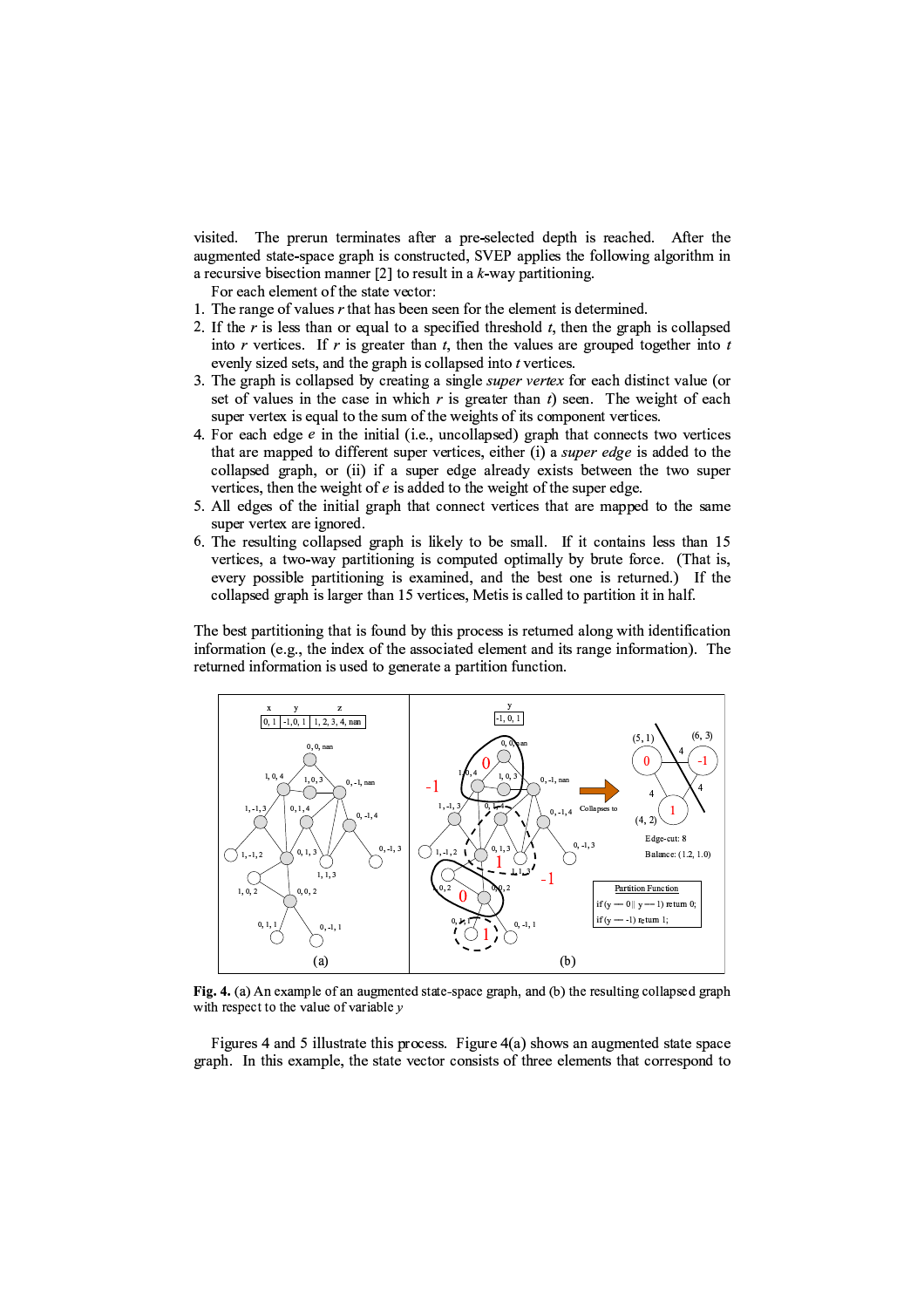Promela variables  $x, y$ , and  $z$ . (Note, that for purposes of this simple example we do not include process PCs in the state vector. However, any or all of these three variables could be PCs and the results would be the same.) Vertices are shaded if their corresponding states have been examined. White vertices correspond to open states. The range of seen values for each element is shown at the top of the figure. For example, variable z has taken the values 1, 2, 3, 4 and nan (i.e., undefined) in the sampled state space. The graph shows each state encountered along with its unique state vector and the connectivity among the states. For example, state  $(1, 0, 4)$  can reach or be reached by states  $(0, 0, \text{nan})$ ,  $(1, 0, 3)$ , and  $(1, -1, 3)$ .

Figure 4(b) shows how the augmented graph is collapsed with respect to variable  $y$ . (Note that since only two values are seen for variable  $x$ , the resulting graph has only two vertices and the partitioning can be performed trivially.) In this case, the range of three values that are seen for  $y$  result in a collapsed graph with three vertices. The optimal partitioning of this graph is shown. This partitioning has an edge-cut of nine and state balances of 1.2 and 1.0. (Balances are computed by max sub-domain weight over average weight.) The partition function that is derived from this partition array is shown. In this case, the partitioning results in a better edge-cut and the same balance compared to the partitioning that was trivially computed for variable  $x$ . Hence, this partitioning is saved as the *current best*.

Figure 5 shows the graph collapsed with respect to variable z. A range of five values results in a collapsed graph with five nodes. The optimal partitioning is shown for the collapsed graph. This partitioning has an edge-cut of eight (same as the current best) and balances of 1.07 and 1.3. Depending on which vertex weight is favored, either of these partitionings could be selected as the current best. We give more weight to the balance that corresponds to the open vertices, as this approach will favor balancing the predicted work among the processing nodes to balancing the memory load. Therefore, the current best partitioning is that of variable y.



Fig. 5. The augmented state-space graph collapsed with respect to the value of variable  $z$ 

This algorithm is applied in a general recursive bisection manner [2]. That is, for a k-way partitioning, after the initial bisector of the state space is determined, the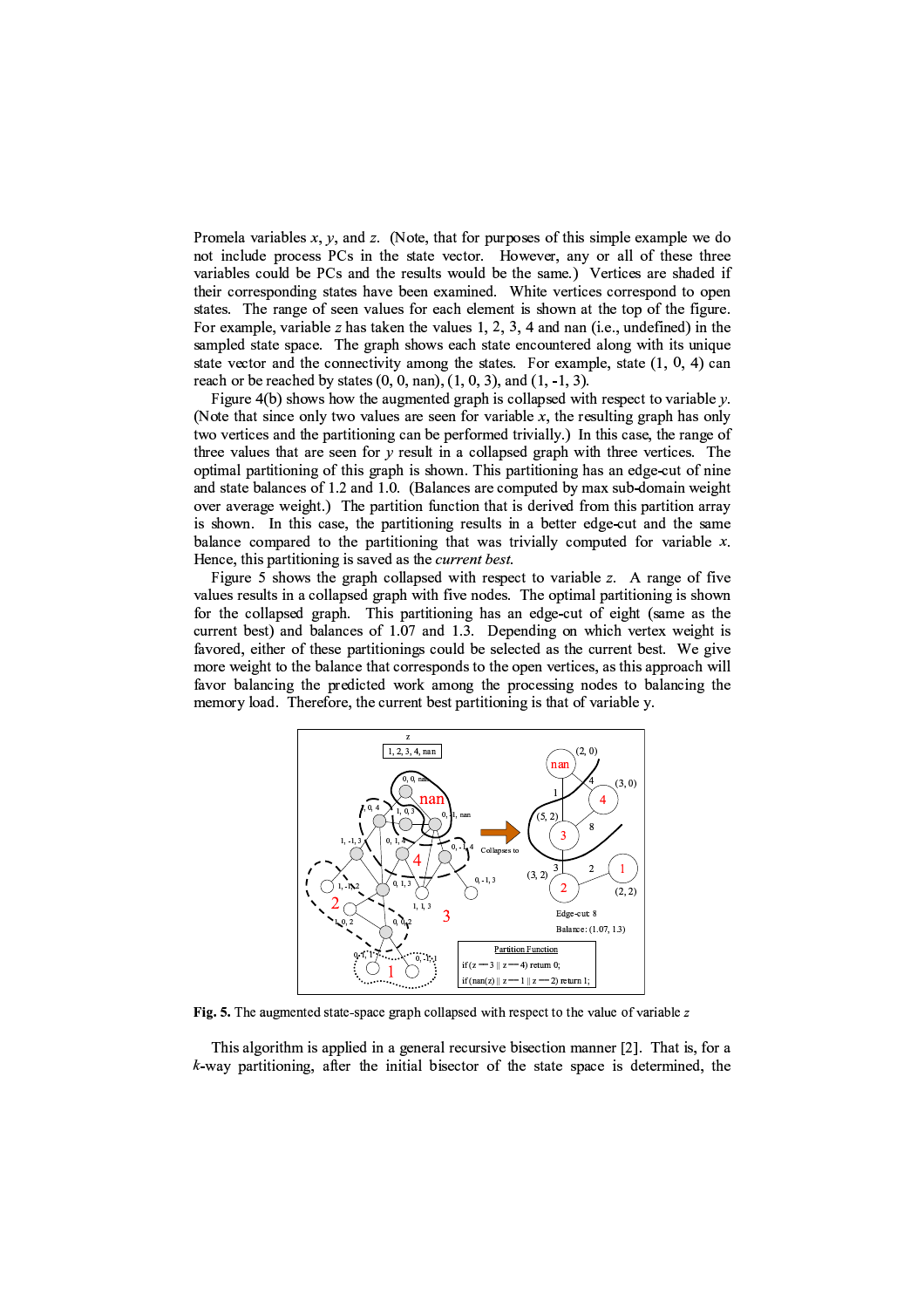augmented state-space graph is split into two graphs using this bisector. Then the algorithm is applied recursively to both sub-graphs. The automatically generated partition function then is structured as a set of nested if-then-else statements. This scheme can handle values of  $k$  that are not powers of two by splitting the graph, not exactly in half by weight, but into one-third and two-third weight regions. The onethird side is not split further, while the two-third side is split further.

Sometimes a variable might only take a single value throughout the entire sample space. In this case, it is not possible to compute a partition using this variable. Also, it is possible that more values might be eventually encountered in the full state space than are seen during the prerun. Therefore, the partition function must be generated to be complete. In our implementation, we cover these possible values by a simple scheme. (That is, all values less than those seen are mapped to node zero. All values higher than those seen are mapped to node one.)

#### **4.3 Evaluation of SVEP**

In this section, we compare the results from using SVEP against those obtained by PSPIN's SCP and LHP schemes. All experiments were conducted on a network of LINUX workstations at Michigan Technological University (MTU). The MTU cluster is a network of workstations that are all 2.0 GHz P4's with 2GB of memory. In all of the experiments, partial order reduction was disabled and compression was enabled. In addition, the amount of memory that a SPIN process can consume was set to 2GB. The maximum depth of the stack was set to 300,000 for experiments using LHP and SVEP schemes as they typically produced search depths in excess of the 10,000 default used by Spin. The maximum depth for the stack was left at 10,000 for experiments using SCP. The stack depths were not fine-tuned as specifying depths greater than the actual depths do not invalidate the results, and having the same depth for both LHP and SVEP eliminated the effects of stack depth on memory usage from consideration. The Deos model used for these tests was a medium sized one, with a depth of 267,386, memory of 1000.84MB, and a run time of 98 seconds when run serially. Note that peak memory is discussed separately, after the discussions regarding other performance measures.

#### **Results from SVEP**

As stated earlier, our scheme generates a partition function based on exploring a sample of the state space. Table 3 lists results obtained using our algorithm on three sets of experiments from between two and 16 processors. In the first set, a very small amount of the state space  $(0.04\%)$  was explored during the prerun. In the second set, 0.16% of the state space was explored, and 0.24% of the state space was explored in the third set of experiments. The table is arranged such that results of all three sets are grouped together for easy comparison. The first criterion examined is computation time in seconds. The table shows both the time for the PSPIN computation, and the time for the prerun in the parentheses. We note that the computation time when four through sixteen processors are used is always less than the computation time required for 2 processors. This is a good result in the sense that we do not see a trend where the computation time increases as the number of